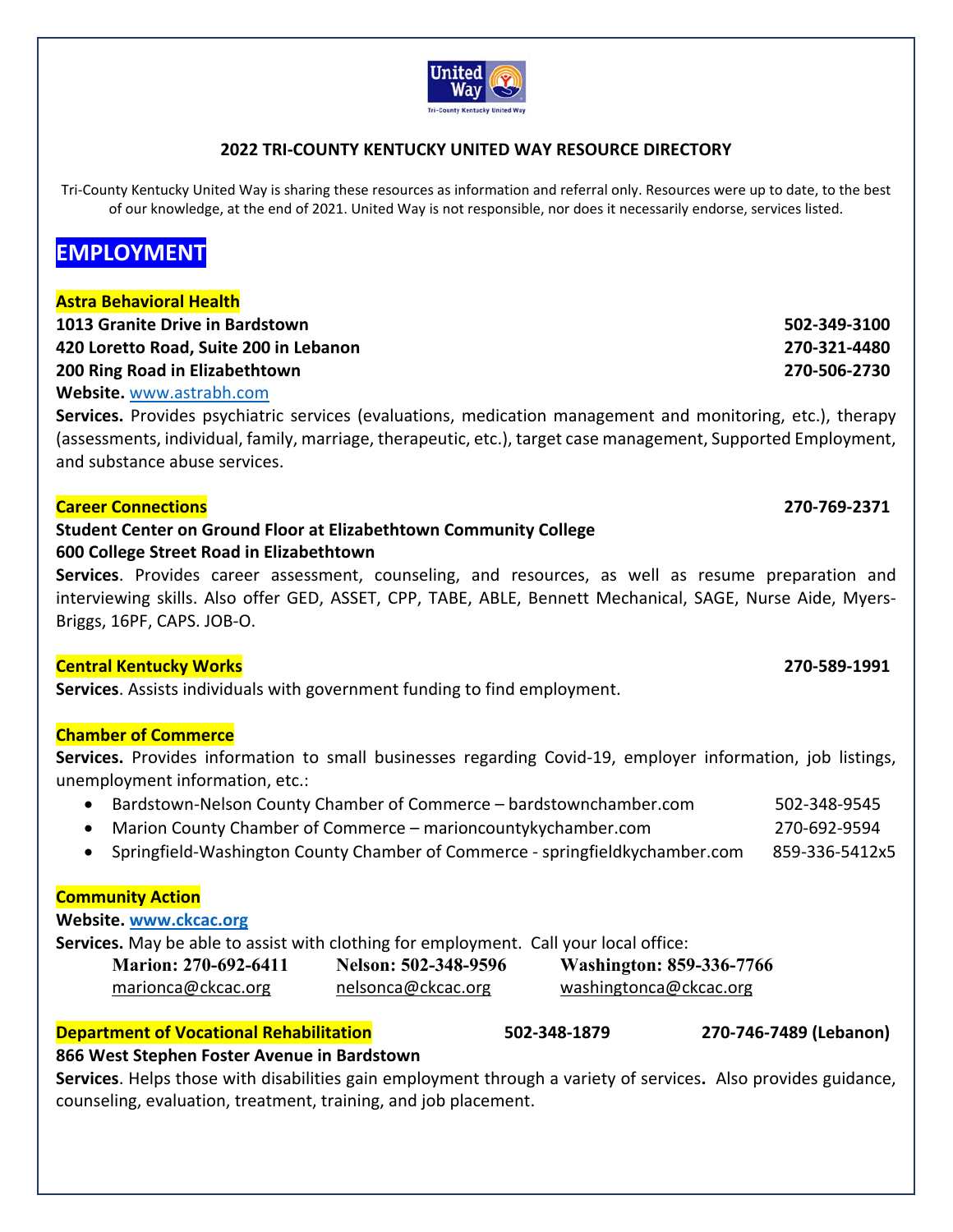#### IIniter wav **Tri-County Kentucky United Way**

#### **Goodwill Industries 502‐585‐5221**

#### **Website. www.goodwillky.org/programs**

**Services.** Assists motivated job seekers who need help getting their foot in the door with employers or who are in need of a second chance to participate in the workforce. They offer the Workforce Ready Certificate to graduates of Goodwill's Soft Skills Academy.

#### **Guthrie Opportunity Center 502‐348‐2481 or 502‐348‐3989**

### **900 Nutter Drive in Bardstown.**

**Services**. Partners with Communicare to provide meaningful employment for the developmentally disabled through a variety of work opportunities with community partners, who allow Work students to participate in their business as part of their class work or with opportunities through a Supportive Employment Program, including sorting, package assembly, product labeling and more. Some have hired GOC individuals within their businesses. Provides workshops for adults with mental disabilities. Participants learn job skills in a controlled environment.

### **Guthrie Opportunity Center's Go to Work Discovery Program 502‐348‐3989**

**Services**. Partnership effort between the Guthrie Opportunity Center Foundation, Nelson County and Bardstown City Schools, and Communicare. Using the Guthrie Opportunity Center as a base, students are transported from their schools on a daily basis, four days a week. Provides each student with a broad range of work/life skills training, including: Workplace Orientation; Workplace Experiences; Manners; Work Etiquette; Communication; Proper Attire; Personal Hygiene; and Work at Local Businesses. Work activities are monitored and mentored to ensure the greatest opportunity to excel in the workplace. Overall objective: find independent employment for as many students as possible, empowering them to achieve independence and success within the community. **Eligibility**. Available to high school and home school students, age 16‐21.

### **The Hub Workforce Resources 502‐348‐9545**

### **Website. www.Hub.bardstownchamber.com**

Services. Helps individuals to find employment, employers to find employees, students to find work-based learning opportunities, and community to find resources.

### **Isaiah House Job Training and Employment Program 859‐375‐9200**

**Services**. Helps recovering addicts to regain their lives. Guarantees full‐time employment to those in their long‐ term recovery program. Provides them with the opportunity to learn how to apply recovery skills to real life situations, while continuing to receive professional clinical and case management services needed.

### **Kentucky Farmworker Program 800‐950‐3276**

**Services.** Offers services for farm workers, such as job placement and training.

### **Office for Employment and Training 502‐348‐2709**

### **860 West Stephen Foster Avenue in Bardstown**

**Services**. Provides job referrals, unemployment insurance, Basic Skills Program, employer counseling, and federal Jobs Training Partnership Act (JTPA) services.

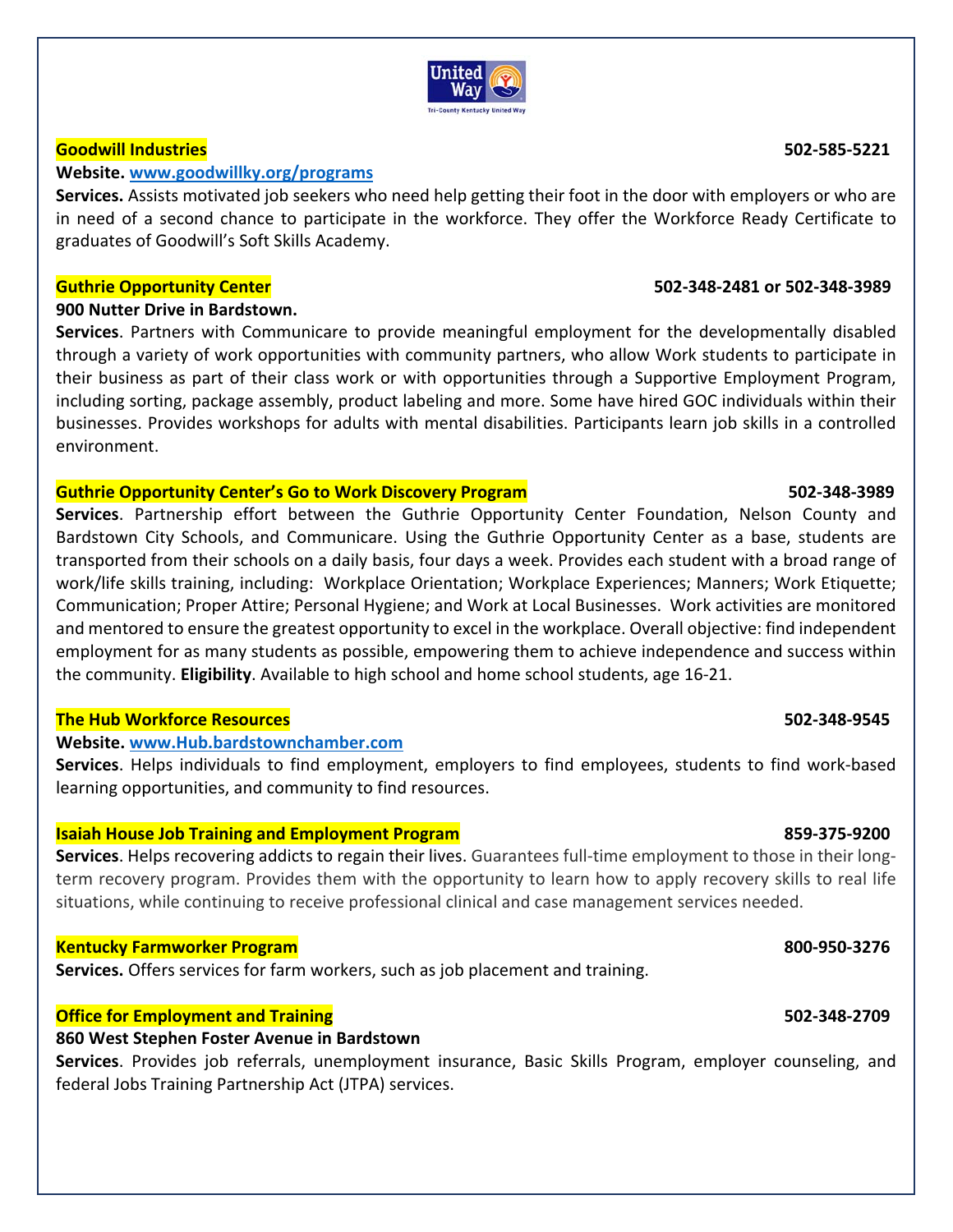

### **Kentucky Career Center 270‐766‐5115**

#### **233 Ring Road in Elizabethtown Website. www.kcc.ky.gov**

Services. Assists with unemployment benefits. Employers can post jobs and job seekers can apply. Helps individuals find a job or summer employment, prepare a resume or cover letter, fill out applications, learn interview tips, etc. Provides career counseling or employment assessment, helps with special accommodations in order to work. Provides resources for paying for college/technical school.

| $\bullet$ | Bardstown: 860 West Stephen Foster Avenue in Bardstown.                              | 270-735-6189 |
|-----------|--------------------------------------------------------------------------------------|--------------|
| $\bullet$ | Lebanon/Marion Career Center: 516 Work Shop Lane in Lebanon.                         | 270-692-6870 |
|           | Visit https://www.marioncountyky.com for a list of current job openings in the area. |              |
| $\bullet$ | Springfield/Washington Career Center: 111 North Cross Main Street in Springfield.    | 270-692-6870 |
|           | Every Tuesday from 8:00 a.m. to 4:30 p.m.                                            |              |
|           | <b>Additional Unemployment Insurance Phone Numbers:</b>                              |              |
| $\bullet$ | <b>PIN Reset</b>                                                                     | 502-564-2900 |
| $\bullet$ | File a Claim                                                                         | 502-875-0442 |
| $\bullet$ | Request a Payment                                                                    | 877-369-5984 |
| $\bullet$ | <b>Federal or Military Claims</b>                                                    | 502-564-3240 |
| $\bullet$ | Claims that combine KY wages and out of state wages                                  | 502-564-3240 |
| $\bullet$ | KY claims for person who lives out of state                                          | 502-564-2384 |
| $\bullet$ | <b>Employer chargeability</b>                                                        | 502-564-3243 |
| ٠         | Claims filed on behalf of employee by employer                                       | 502-564-2369 |
| $\bullet$ | Overpayment of benefits, liens filed against person                                  | 502-564-2387 |
| $\bullet$ | Dispute resolution                                                                   | 502-564-0020 |
| $\bullet$ | Report possible benefit fraud                                                        | 502-564-2387 |
| $\bullet$ | Potential or pending appeals                                                         | 502-564-3925 |

### **SITE (Strategic Initiative for Transformational Employment) 502‐681‐6216 Website. http://ekcep.us/site**

**Services.** Assists individuals active in their recovery from substance use issues. Provides valuable career services and also works to cultivate second-chance job opportunities with participating transformational employers. Helps with work opportunities, tax credit, federal bonding, supportive services, success coaching, job entry and retention support, and access to peer support services.

### **The W.O.M.E.N. Project (Working On Meeting Employability) 270‐769‐1304 x1108**

#### **1311 North Dixie Avenue, Elizabethtown, KY 42701**

Services. Works to eliminate barriers and improve employability, self-sufficiency, and quality of life. Provides substance abuse education, domestic violence education, advocacy, and case management to participants. Provides coordination with community partners to ensure that participants and their children receive treatment, support, and education services.

**Eligibility.** Women with dependent children in the home or with a reunification plan in place if children removed, who are experiencing substance abuse, domestic violence, and/or co-occurring mental health problems, and are 200% below the poverty level.